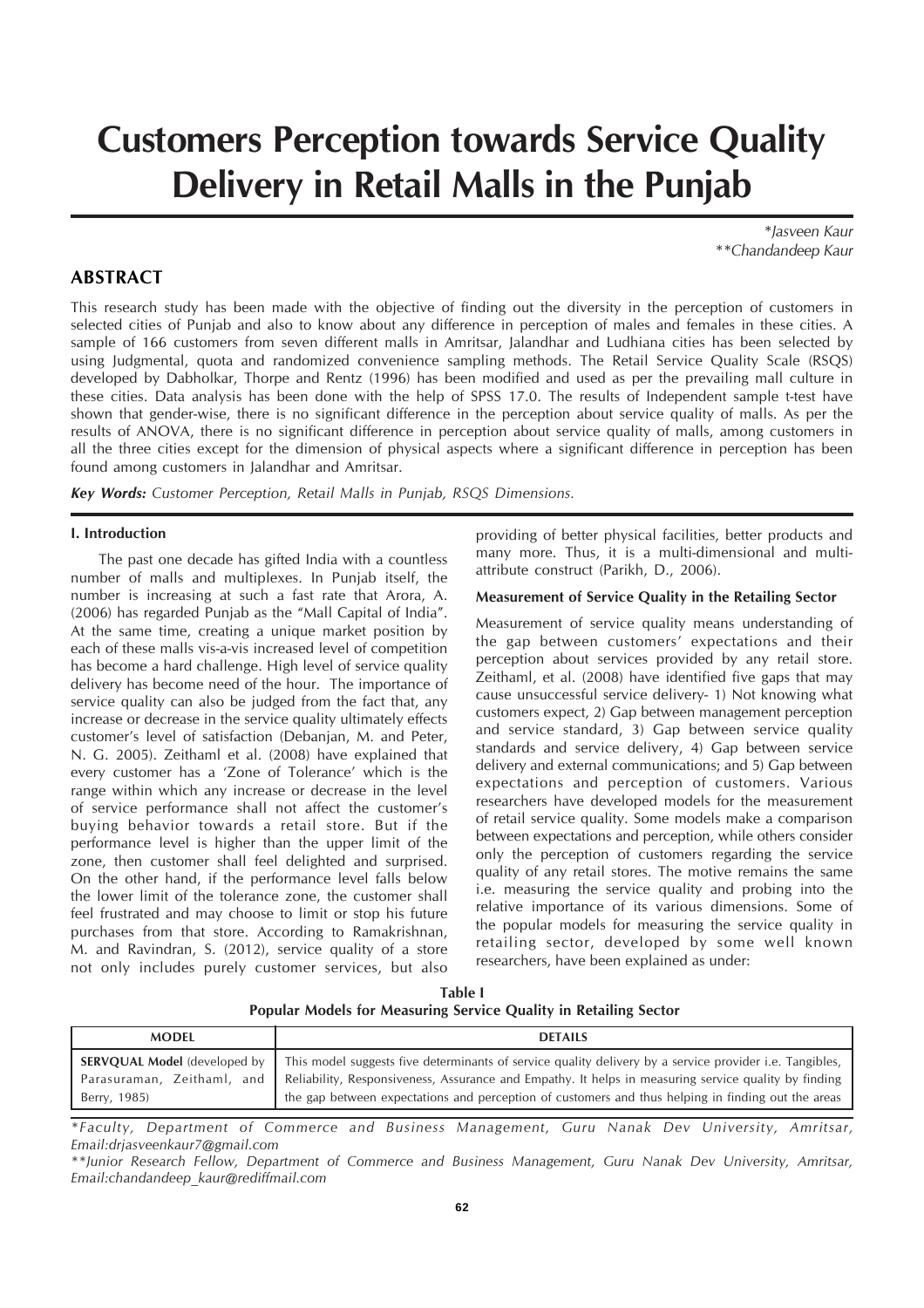|                                                                                           | where improvement may be required. The model has been criticized on the ground of vagueness of<br>the term 'expectations', since it has been used differently in the service quality literature and customer<br>satisfaction literature. Thus, efforts have been made by Parasuraman, Zeithaml, and Berry in 1991,<br>1993 and 1994, to make the term more clear. Finally they have labeled it as- "what a customer would<br>expect from an 'excellent' service" (Jain and Gupta, 2004).                                                                                                                                                                                                                                                                        |
|-------------------------------------------------------------------------------------------|-----------------------------------------------------------------------------------------------------------------------------------------------------------------------------------------------------------------------------------------------------------------------------------------------------------------------------------------------------------------------------------------------------------------------------------------------------------------------------------------------------------------------------------------------------------------------------------------------------------------------------------------------------------------------------------------------------------------------------------------------------------------|
| <b>SERVPERF Model</b> (developed by<br>Cronin and Taylor 1992)                            | This model takes into consideration only the perception and ignores the expectations of customers<br>about service quality delivery (Ramakrishnan, M. and Ravindran, S., 2012). Bolton and Drew (1991)<br>have found the model to be superior as compared to the SERVQUAL model in terms of reliability and<br>validity. However, according to Jain and Gupta (2004), this model can be more suitable in case the<br>overall service quality is to be determined or if cross service industry service quality comparisons are<br>to be made; but, in case the purpose is to find out any shortfalls in specific areas of service quality,<br>then SERVQUAL shall be more useful.                                                                                |
| Retail Service Quality Scale<br>(RSQS) (developed by Dabholkar,<br>Thorpe and Rentz 1996) | Retail Service Quality Scale (RSQS) (developed by Dabholkar, Thorpe and Rentz 1996)<br>It is also a performance based measure of service quality. This scale has in total 28 items out which 17<br>items originated from the SERVQUAL Model, while, remaining 11 items, which have been believed<br>to be related to retailing, have been added afterwards. These items have been included under five<br>dimensions of service quality in retailing <i>i.e.</i> Physical aspects (Store Appearance and Layout), Reliability<br>(Keeping Promises and Doing it Right), Personal interaction (Being Courteous and Helpful), Problem<br>solving (Handling Customer Complaints, Returns and Exchanges) and Policy (Product Quality, Working<br>Hours, Parking etc). |

## **II. Review of Literature**

After reviewing the literature and various studies made by different researchers, it has been observed that all the dimensions of service quality affect the level of customer satisfaction and their decision of choosing amongst different retail stores. Some of the researchers have also

tried to check the applicability of various service quality models in different countries/cities. The main focus has been on the previous work related to RSQS, since this scale has been used in its modified form for the purpose of this study. Summary of the literature reviewed is as under:-

**Table II Showing Summary of the Literature Reviewed**

| Researcher           | <b>Focus of the</b><br><b>Research Study</b>                                                                                     | Sample of the<br><b>Research Study</b>                                        | <b>Research</b><br>Instrument used                                                                                      | Data<br>Analysis                                                                                                                          | Key<br><b>Findings</b>                                                                                                                                                                                                                                                                                                                                                                                                                                                                        |
|----------------------|----------------------------------------------------------------------------------------------------------------------------------|-------------------------------------------------------------------------------|-------------------------------------------------------------------------------------------------------------------------|-------------------------------------------------------------------------------------------------------------------------------------------|-----------------------------------------------------------------------------------------------------------------------------------------------------------------------------------------------------------------------------------------------------------------------------------------------------------------------------------------------------------------------------------------------------------------------------------------------------------------------------------------------|
| Parikh, D.<br>(2006) | Measuring Retail<br>Service Quality: An<br>Empirical<br>Assessment of the<br>Instrument                                          | 102 shoppers from<br>29 retail stores in<br>Gujarat and<br>surrounding States | Retail Service<br>Quality Scale<br>(Dabholkar et al.,<br>1996)                                                          | Gap analysis,<br>Reliability, and<br><b>Exploratory Factor</b><br>Analysis on<br>Expectations,<br>Perception and gap<br>scores separately | - Gap scores have been found to<br>be the highest for the dimension<br>of policy. Most of the customers<br>face problem with regard to the<br>parking facilities.<br>- Overall results of Factor Analysis<br>have revealed that the gap analysis<br>doesn't support the five factor<br>model i.e. RSQS. There are some<br>reliability problems, especially<br>with the dimension of physical<br>aspectsII.<br>- RSQS needs modifications<br>before application in Indian<br>retailing sector. |
| Kaul, S.<br>(2007)   | Measuring<br>Research Service<br>Quality: Examining<br>Applicability of<br>International<br>Research<br>Perspectives in<br>India | 144 adult shoppers<br>from the city of<br>Bangalore                           | Retail Service<br>Quality Scale<br>(Dabholkar et al.,<br>1996) modified as<br>per applicability to<br>the Indian market | Reliability and<br>Correlation analysis                                                                                                   | Out of the five dimensions, only<br>three (physical aspects, problem<br>solving and policy) had been<br>found to be appropriate under<br>Indian Retail environment.                                                                                                                                                                                                                                                                                                                           |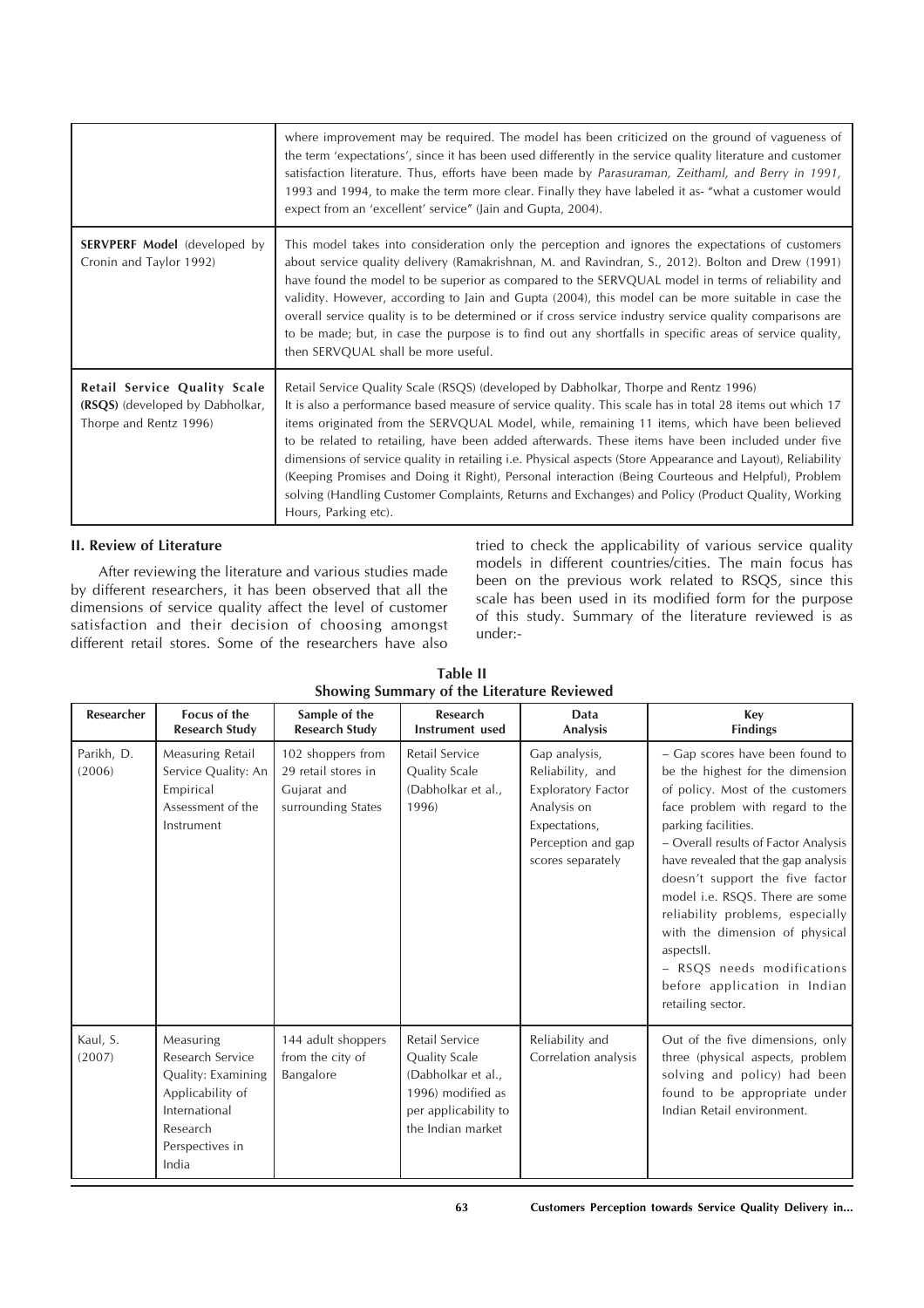| Ghosh,<br>et al., (2009)                               | Customer<br>Expectations of<br>Store Attributes: A<br>Study of Organized<br>Retail Outlets in<br>India                             | Sample of 490 retail<br>customers from two<br>Tier-II cities                                                                | Self designed<br>questionnaire with<br>two broad sections<br>$-1$ <sup>st</sup> related to<br>purchase pattern of<br>the respondents<br>and $2^{nd}$ related to<br>store attributes | Factor Analysis,<br>Frequency tables<br>and Cross<br>tabulation                                               | Customers choose between<br>various retail stores depending<br>upon three factors: convenience<br>and merchandise mix, stores<br>atmospherics and store services.<br>Caring about these factors could<br>lead to increased turnover.                                                                                                                                                                  |
|--------------------------------------------------------|------------------------------------------------------------------------------------------------------------------------------------|-----------------------------------------------------------------------------------------------------------------------------|-------------------------------------------------------------------------------------------------------------------------------------------------------------------------------------|---------------------------------------------------------------------------------------------------------------|-------------------------------------------------------------------------------------------------------------------------------------------------------------------------------------------------------------------------------------------------------------------------------------------------------------------------------------------------------------------------------------------------------|
| Prabhadevi,<br>P. and<br>Sellappan,<br>R. (2009)       | Service Quality at<br>Retail Stores-<br>Customers<br>Perception                                                                    | 170 respondents<br>from leading stores<br>in Chennai                                                                        | Self developed<br>questionnaire with<br>20 service Quality<br>variables                                                                                                             | Cronbach's alpha,<br>Percentage analysis,<br>Factor analysis<br>ANOVA,<br>Intercorrelation and<br>Regression. | - Gender wise differences have<br>been found with regard to the<br>dimension of customer handling.-<br>- Occupation has been found to<br>have correlation with customer<br>convenience.<br>- All the service quality dimensions<br>have been found to be positively<br>correlated.                                                                                                                    |
| Azhagan, C.<br>T. and<br>Nagarajan,<br>P.S. (2011)     | Analytical Study on<br>Retail Service<br>Quality of<br>Organized Retail<br>Sector in Trichy                                        | Sample of 80<br>customers in Trichy<br>(a city in the State of<br>Tamil Nadu)                                               | Self developed<br>questionnaire<br>based on RSQS,<br>having 22 variables<br>under five<br>dimensions given<br>by Dabholkar<br>et al., (1996).                                       | Gap Analysis                                                                                                  | - The gap between expectations<br>and perceptions has come out to<br>be least in case of physical<br>facilities followed by personal<br>interaction, reliability, problem<br>solving and policy.<br>- Retailers must work on<br>improving upon two dimensions<br>i.e. Policy and problem solving,<br>where the gap in expectation and<br>perception has been more as<br>compared to other dimensions. |
| Bhaskar, N.<br>Udaya and<br>Shekhar, B.<br>Raja (2011) | Impact of Service<br>Quality on Apparel<br>Retail Customer<br>Satisfaction-A<br>Study of Select<br>Metropolitan City,<br>Hyderabad | 250 customers of   Modified<br>shopping malls in<br>Hyderabad                                                               | <b>RSQS</b><br>with 25 items                                                                                                                                                        | Principal<br>Component Factor<br>Analysis, Multiple<br>Linear Regression<br>test                              | Except Policy, all the other factors<br>in RSQS, including physical<br>aspects, reliability, personal<br>interaction and problem solving,<br>have been found to be highly<br>significant in effecting customer<br>satisfaction.                                                                                                                                                                       |
| Leen, J.Y.A.<br>and<br>Ramayah,<br>T. (2011)           | Validation of the<br>RSQS in Apparel<br><b>Specialty Stores</b>                                                                    | 211 respondents<br>from two well-<br>known apparel<br>stores in Malaysia                                                    | Retail Service<br>Quality Scale<br>(Dabholkar<br>et. al., 1996)                                                                                                                     | Reliability test,<br>Confirmatory factor<br>analysis and<br>Correlation<br>analysis.                          | - All the dimensions given in<br>RSQS have been found to be<br>highly suited for measuring retail<br>service quality in Malaysia.<br>- All the dimensions (except<br>problem solving) significantly<br>affect a customer's intention to<br>visit the store again, make<br>purchases<br>repeated<br>and<br>recommend to others.                                                                        |
| Ramakrishnan,<br>M. and<br>Ravindran,<br>S. (2012)     | Customer<br>Expectation of<br>Retail Service<br>Quality-A<br>Comparative Study<br>of Departmental<br>Stores in<br>Coimbatore       | 250<br>customers<br>comprising 125 each<br>from<br>two<br>well<br>known Dept. Stores<br>at Coimbatore city of<br>Tamil Nadu | Questionnaire<br>based on RSQS                                                                                                                                                      | Reliability<br>and<br>ExploratoryFactor<br>Analysis                                                           | Employee-customer relationship<br>has been found to be more<br>important than any other factor.<br>Stress should be laid on improving<br>the factors like keeping promises,<br>creating trust and employee<br>involvement.                                                                                                                                                                            |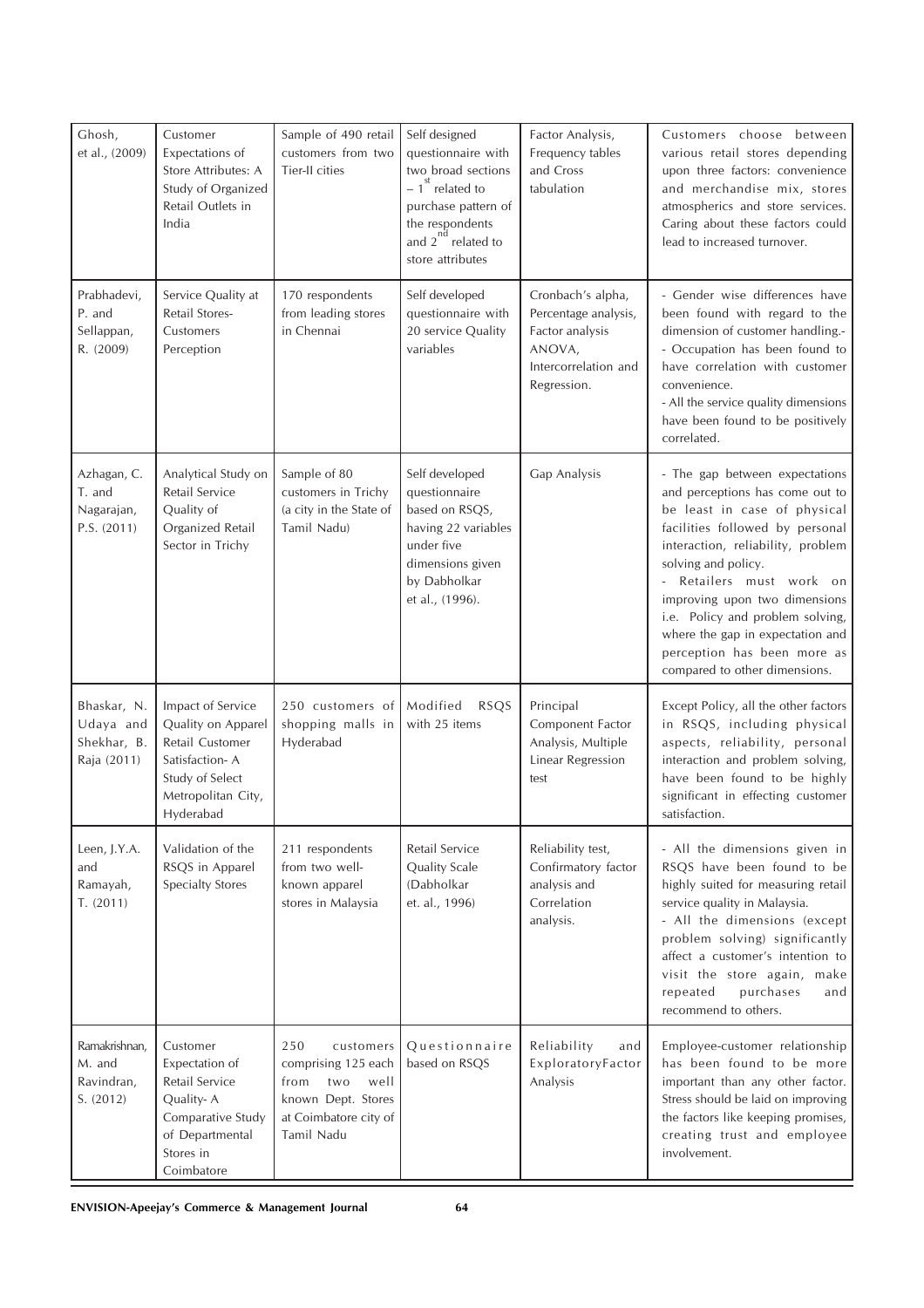| Kumar, E.S.<br>and Reddy,<br>M.S. (2013) | A Study on<br>Customer<br>Perception on<br>Retail Services in<br>Select Organized<br>Retail Stores in<br>Semi-urban Areas<br>(A Case Study in<br>Kadapa City, A.P) | respondents<br>200<br>from Rayalaseema<br>region, especially<br>from Kadapa city                                              | Self developed<br>questionnaire with<br>eleven service<br>quality dimensions | Reliability Check,<br>Factor Analysis,<br>Regression, Chi-<br>SquareTests | - It has been observed that all the<br>eleven factors determined under<br>the study play an important role<br>in motivating customers to revisit<br>a store again.<br>- The result of chi square test<br>reveals that there is no significant<br>association between level of<br>income and various service quality<br>factors including quality of<br>products, availability of brands,<br>promotional offers, discounts and<br>special offers.<br>- Other demographics have not<br>been considered for the study. |
|------------------------------------------|--------------------------------------------------------------------------------------------------------------------------------------------------------------------|-------------------------------------------------------------------------------------------------------------------------------|------------------------------------------------------------------------------|---------------------------------------------------------------------------|---------------------------------------------------------------------------------------------------------------------------------------------------------------------------------------------------------------------------------------------------------------------------------------------------------------------------------------------------------------------------------------------------------------------------------------------------------------------------------------------------------------------|
| Singh (2013)                             | Relationship<br>between Service<br>Quality and<br>Customer<br>Satisfaction in<br>Organized Retail<br>Outlets                                                       | 600 customers of   Modified RSQS<br>organized<br>retail<br>stores (200 from<br>Delhi, 200 from<br>Haryana and 200<br>from UP) |                                                                              | Correlation<br>and<br><b>Factor Analysis</b>                              | - Out of five Dimensions, Policy<br>has been found to be most<br>for<br>important<br>customer<br>satisfaction, followed by Problem<br>solving and Reliability.<br>- Physical aspects and Personal<br>Interaction have not been found<br>as significant.                                                                                                                                                                                                                                                             |

## **III. Purpose of the Study**

In India, a large number of studies have been made for measurement of service quality and knowing the relative importance of various service quality dimensions. But, not much work has been done to relate demographics with service quality. The present research study has been made with the focus on finding out the diversity in the perception of customers in selected cities of Punjab and also to identify difference in perception of males and females in these cities towards retail malls service quality delivery.

#### **Objectives of the Research Study**

To fulfill the purpose of the study, following objectives have been set:-

- 1. To determine distinction in experiences about service quality delivery of retail malls on gender basis, and
- 2. To analyze difference in the perception about service quality of these malls among customers in selected cities of Punjab, under the survey i.e. Amritsar, Jalandhar and Ludhiana.

## **IV. Research Methodology**

## *Sources of Data:*

This study is based on both primary and secondary data. The primary data has been collected through field survey, using structured questionnaires filled by customers of various multi-brand retail malls. The secondary data has been collected by reviewing the existing literature in journals, books and from various websites. A qualitative analysis has also been done through expert opinion and observations, from a number of Retail Marketers and Retail

Customers; and quantitative investigation has been administrated through survey instrument with the help of parametric and non-parametric statistical methods.

## *Scope of the Sample:*

The sample has been collected from three cities of Punjab i.e. Amritsar, Jalandhar and Ludhiana. Punjab has three natural regions: Majha, Malwa and Doaba. The Majha region comprises of Amritsar, Gurdaspur and Tarn Taran. Amritsar being the border city and city of temples has become one of the main attractions for world tourists. This has given a boost to the retailing sector in this city and for this reason it has been selected under the study. The second region of Punjab i.e. Doaba is comprised of many cities including Jalandhar, Hoshiarpur, Phagwara etc. Out of all these, Jalandhar has always been a better choice by the retail investors. It is centrally located and mainly comprises of businessmen and professionals. The third region of Punjab i.e. Malwa comprises of 11 districts including Ludhiana. Ludhiana is well known for its hosiery and is an industrial hub. It is fast emerging as a favorite destination for shopping plazas and multiplexes. As compared to all its counterparts, retail boom in Ludhiana has been the highest.

#### *Sampling Method:*

For the purpose of this study, at the first stage, judgmental sampling tool has been used to select the cities and the competing malls in those cities. Further, quota sampling technique has been used to ensure that there are approximately equal number of males and females in the sample selected under the study. Also, quota procedure has been employed to select similar type of retail stores in choosing comparable retail malls for the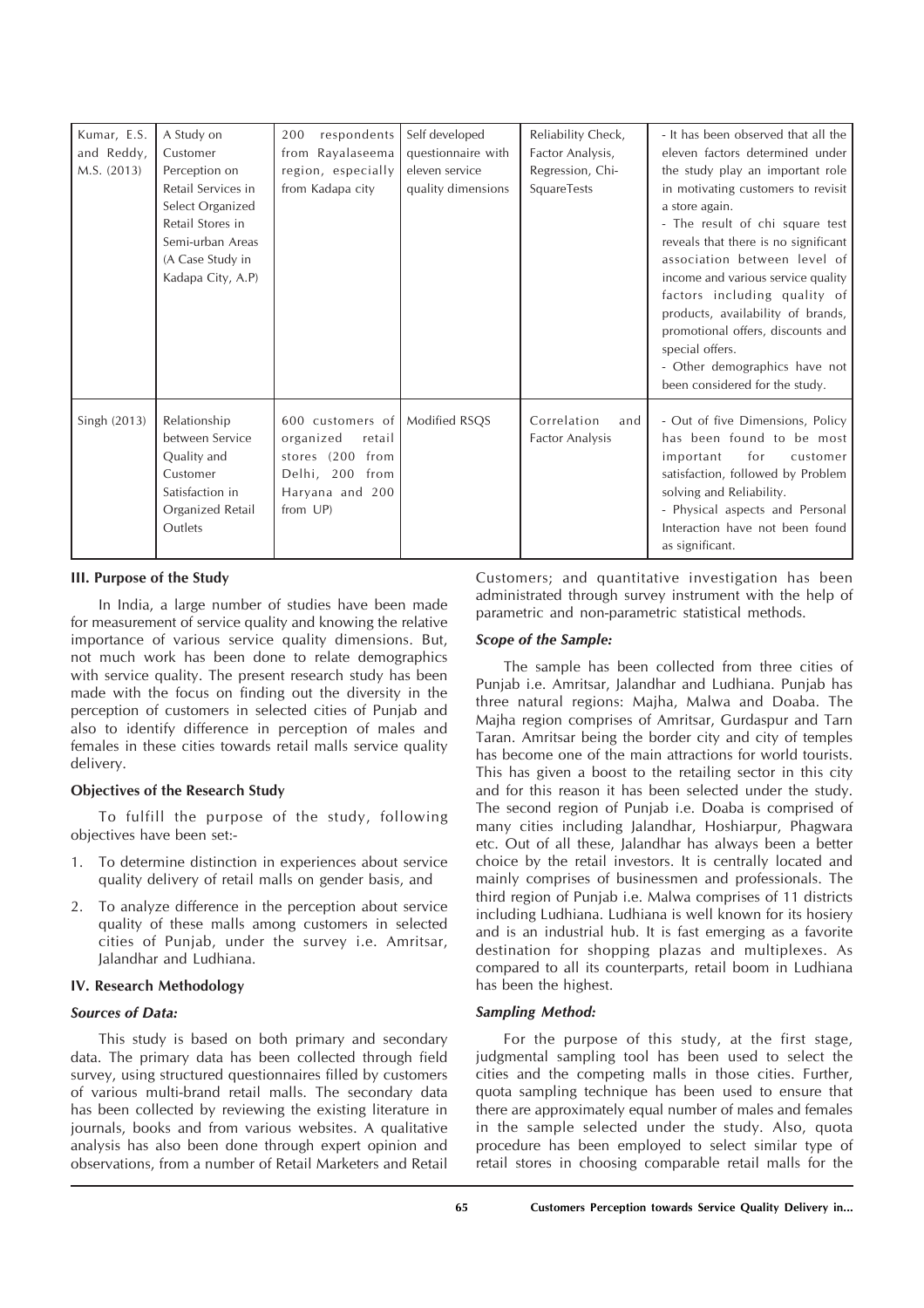survey. Randomized convenience sampling method has been used at the final stage, for selecting customers from whom the data collection has been done. Most of the data has been collected immediately after the customers did their shopping, in order to determine the actual first hand experience of their perception towards service quality delivery of selected retail malls. Data collection has been made over a period of three months i.e. February-April, 2013.

## *Sample Size:*

Out of a total number of 174 questionnaires filled by customers, 166 have been found to be usable. Customers from seven different malls in Amritsar, Jalandhar and Ludhiana including- Alfa One Mall (Amritsar), Celebrations Mall (Amritsar), Viva Collage Mall (Jalandhar), MBD Mall (Jalandhar), Silver Arc Mall (Ludhiana), Ansal Plaza (Ludhiana) and Westend Mall (Ludhiana), have been selected. Also, within these malls, customers from five different Retail stores including- Reliance Trends, Shoppers Stop, Big Bazaar, Lifestyle and Woodland have been selected for the survey because each of the above said malls has at least one or two of these stores in common. The demographic profile of the respondents is as under:-

|               | <b>DEMOGRAPHICS</b>    | <b>FREQUENCY</b> | PERCENTAGE |
|---------------|------------------------|------------------|------------|
| (A)           | Gender                 |                  |            |
|               | Females                | 91               | 54.8       |
|               | Males                  | 75               | 45.2       |
| B)            | Age                    |                  |            |
|               | $21 - 30$              | 83               | 50         |
|               | $31 - 40$              | 48               | 29         |
|               | 41-50                  | 20               | 12         |
|               | 51-60 or above         | 15               | 9          |
| $\mathcal{C}$ | Occupation             |                  |            |
|               | <b>Business</b>        | 26               | 15.7       |
|               | Salaried               | 57               | 34.3       |
|               | Professional           | 32               | 19.3       |
|               | Student                | 29               | 17.5       |
|               | Any other              | 22               | 13.2       |
| D)            | Education              | 33               | 19.9       |
|               | Under-graduate         | 71               | 42.8       |
|               | Graduate               | 62               |            |
|               | Post-graduate or above | 37.3             |            |
| E)            | Monthly income         |                  |            |
|               | Less than 15000        | 61               | 36.7       |
|               | 15001-25000            | 43               | 25.9       |
|               | 25001-35000            | 33               | 19.9       |
|               | 35001 or above         | 29               | 17.5       |

**Table III Showing the Demographic Profile of the Customers under the Study**

*Source: Primary Data for Period: February-April, 2013*

The minimum age of 21 years has been taken for the survey on the assumption that it is normally this age when most of the people start taking their buying decisions independently. Moreover, it has been assumed that people

above this age can easily understand the questions and answer correctly regarding their perception.

The following table shows the number of respondents selected from each of the three cities :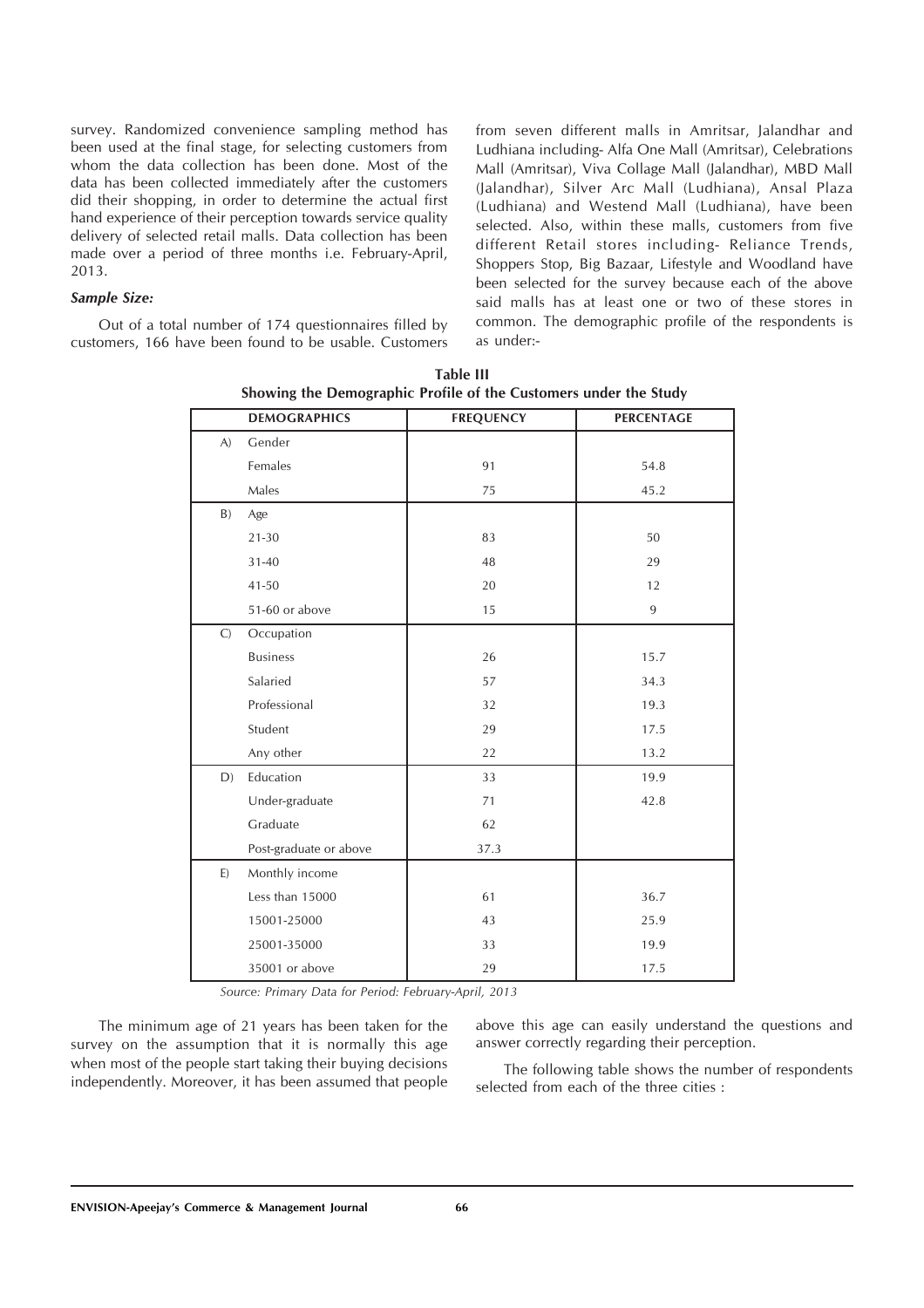| showing runner or hespondents belonging to selected entes ander the survey |                            |                   |  |  |
|----------------------------------------------------------------------------|----------------------------|-------------------|--|--|
| <b>CITY</b>                                                                | <b>NUMBER OF CUSTOMERS</b> | <b>PERCENTAGE</b> |  |  |
| Amritsar                                                                   | 48                         | 28.92             |  |  |
| Jalandhar                                                                  | 63                         | 37.95             |  |  |
| Ludhiana                                                                   | 55                         | 33.13             |  |  |
| <b>TOTAL</b>                                                               | 166                        | 100               |  |  |

**Table IV Showing Number of Respondents Belonging to Selected Cities under the Survey**

*Source: Primary Data for Period: February-April, 2013*

## *Research Scale used:*

The research instrument being used under the study has been the Retail Service Quality Scale (RSQS) developed by Dabholkar, Thorpe and Rentz (1996). On the basis of the results of pilot study and expert opinion from managers of some retail stores, the last item in the scale i.e. "This store offers its own credit card" has not been found to be applicable to the selected malls. Thus, this item has been deleted while making data collection to make the results more realistic. The same observation had also been made by some of the earlier researchers i.e. Parikh, D. (2006) and Kaul, S. (2007). Also, some additional questions relating to the demographic profile of the customers and regarding their frequency of visiting the retail store mentioned by them have also been added. The responses have been measured on a seven point Likert scale.

## *Data Analysis Techniques used:*

In order to test the reliability of the overall instrument, Cronbach's Alfa has been computed for all the dimensions together and also separately for each dimension. KMO has also been calculated to check the sampling adequacy. Further, Independent sample t-test and one-way ANOVA have been applied to fulfill the objectives of the study.

## *Limitations of the Study:*

1. This research study has been geographically restricted to only three cities of Punjab. Other cities have not been covered.

- 2. The sample size under the study has been 166 respondents. Thus, the results may not be inferred as such for the whole population.
- 3. Biasness on the part of the respondents cannot be ignored.
- 4. Biasness due to the sampling method used can also not be ignored.
- 5. This study limits itself to only gender-wise and citywise comparison of the customers' perception about service quality in the retail malls. Relation of other demographics with the retail service quality delivery of malls is out of the scope of this study.

## **V. Data Analysis and Interpretation**

Data collected from customers has been analyzed through SPSS 17.0. The data analysis and interpretation, as given below, has been presented under various headings to make it more clear and understandable.

## *Reliability Test:*

Cronbach's Alpha, whose value varies from 0 to 1, has been calculated for all the dimensions to check the reliability of the instrument. A value of more than 0.6 indicates satisfactory internal consistency reliability (Malhotra, N., 2013). The results are shown in table V.

| <b>Factors</b>                | No. of attributes | Cronbach's Alpha |
|-------------------------------|-------------------|------------------|
| <b>Physical Aspects</b><br>1. |                   | .806             |
| Reliability<br>2.             |                   | .655             |
| Personal Interaction<br>3.    |                   | .737             |
| Problem Solving<br>4.         |                   | .603             |
| Policy<br>5.                  |                   | .679             |
| Overall                       |                   | .860             |

| Table V |                                         |
|---------|-----------------------------------------|
|         | <b>Showing Reliability Coefficients</b> |

**Table V**

## *Source: Primary Data*

The reliability coefficient for all the dimensions together comes to be .860. Also, scores for all the dimensions individually are also above the cut off of 0.6. Hence, the values indicate the reliability of the data for further analysis.

# *KMO:*

The Kaiser-Meyer-Olkin (KMO) measure is a measure of sampling adequacy. It is an index used to examine the appropriateness of factor analysis. Values between 0.5 and 1.0 are acceptable(Malhotra, N. 2013). Table VI shows the value of KMO.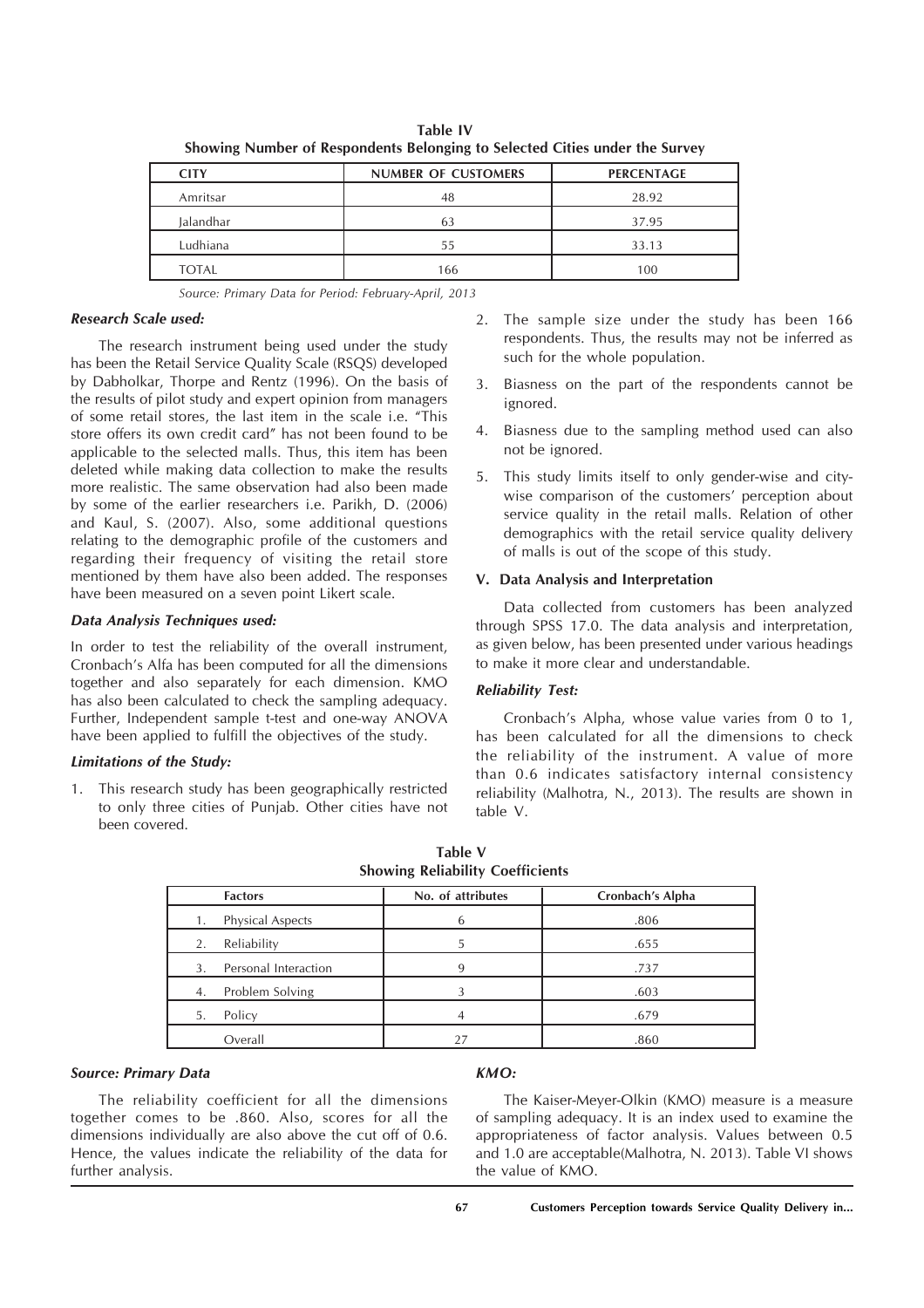| Table VI                        |  |
|---------------------------------|--|
| Showing KMO and Bartlett's Test |  |

| Kaiser-Meyer-Olkin Measure of Sampling Adequacy.    | .770     |
|-----------------------------------------------------|----------|
| Bartlett's Test of Sphericity<br>Approx. Chi-Square | 1516.657 |
|                                                     | 351      |
| Sig.                                                | .000     |

#### *Source: Primary Data*

As per the above table, the KMO value is equal to 0.77. It means that the sample size is adequate for the interpretation and generalization of the results for the universe of the study.

## *Gender-wise Comparison of the Perceptual Experiences of Service Quality Delivery of Retail Malls in the Punjab:-*

For the purpose of the first objective, the following hypothesis has been set:

*H01: There is no significant difference in the experience about service quality of retail malls between males and females.*

For this, firstly, the weighted mean scores of the responses of both the males and females, regarding their perception about the service quality of malls in all the three cities taken together, have been calculated. These values have been shown as under, in table VII.

| Table VII                                                    |
|--------------------------------------------------------------|
| Showing Gender-wise Weighted Mean Scores for Various Factors |

| Gender  | <b>Physical Aspects</b> | Reliability | Personal Interaction | Problem Solving | Policy |
|---------|-------------------------|-------------|----------------------|-----------------|--------|
| Females | 6.1868                  | 5.7538      | 5.9440               | 5.4846          | 6.0110 |
| Males   | 6.1307                  | 5.8560      | 5.9000               | 5.5480          | 6.0133 |
| Total   | 6.1614                  | 5.8000      | 5.9241               | 5.5133          | 6.0120 |

#### *Source: Primary Data (Gender Differentiation)*

The weighted mean scores for all the five dimensions, in the above table, show that there are differences in the perceptual experiences of males and females regarding the

service quality of malls in all the three cities. Further, in order to check whether these differences are significant or not, additional investigation has been made with the help of independent sample t-test. The results of the test are as under:-

| <b>Table VIII</b>                                                           |
|-----------------------------------------------------------------------------|
| Showing Results of Gender-wise Independent Sample T-test for all the Cities |

| Levene's Test<br>for Equality of<br>Variances |                                               |       | t-test for Equality of Means |          |                    |                           |                           |            |                                                 |        |
|-----------------------------------------------|-----------------------------------------------|-------|------------------------------|----------|--------------------|---------------------------|---------------------------|------------|-------------------------------------------------|--------|
|                                               |                                               |       |                              |          |                    |                           |                           |            | 95% Confidence<br>Interval of the<br>Difference |        |
|                                               |                                               | F.    | Sig.                         | T        | Df<br>$(2-tailed)$ | Sig.<br><b>Difference</b> | Mean<br><b>Difference</b> | Std. Error | Lower                                           | Upper  |
| Physical<br>Aspects                           | Equal variances<br>assumed<br>Equal variances | 2.040 | .155                         | .701     | 163                | .484                      | .06114                    | .08724     | $-11112$                                        | .23340 |
|                                               | not assumed                                   |       |                              | .689     | 143.645            | .492                      | .06114                    | .08871     | $-11422$                                        | .23649 |
| Reliability                                   | Equal variances<br>assumed                    | .161  | .689                         | $-0.923$ | 163                | .357                      | $-.09210$                 | .09976     | $-.28910$                                       | .10490 |
|                                               | Equal variances<br>not assumed                |       |                              | $-0.919$ | 153.643            | .359                      | $-.09210$                 | .10016     | $-.28998$                                       | .10578 |
| Personal<br>Interaction                       | Equal variances<br>assumed                    | .008  | .929                         | .607     | 163                | .545                      | .04396                    | .07244     | $-.09908$                                       | .18699 |
|                                               | Equal variances<br>not assumed                |       |                              | .604     | 153.079            | .547                      | .04396                    | .07279     | $-.09984$                                       | .18775 |
| Problem<br>Solving                            | Equal variances<br>assumed                    | 1.040 | .309                         | $-.572$  | 163                | .568                      | $-.07484$                 | .13085     | $-.33322$                                       | .18353 |
|                                               | Equal variances<br>not assumed                |       |                              | $-.577$  | 160.246            | .565                      | $-.07484$                 | .12981     | $-.33120$                                       | .18151 |
| Policy                                        | Equal variances<br>assumed                    | 2.452 | .119                         | .071     | 163                | .944                      | .00761                    | .10788     | $-.20542$                                       | .22064 |
|                                               | Equal variances<br>not assumed                |       |                              | .069     | 143.763            | .945                      | .00761                    | .10970     | $-.20922$                                       | .22444 |

*Source: Primary Data (City-wise Gender Differentiation)*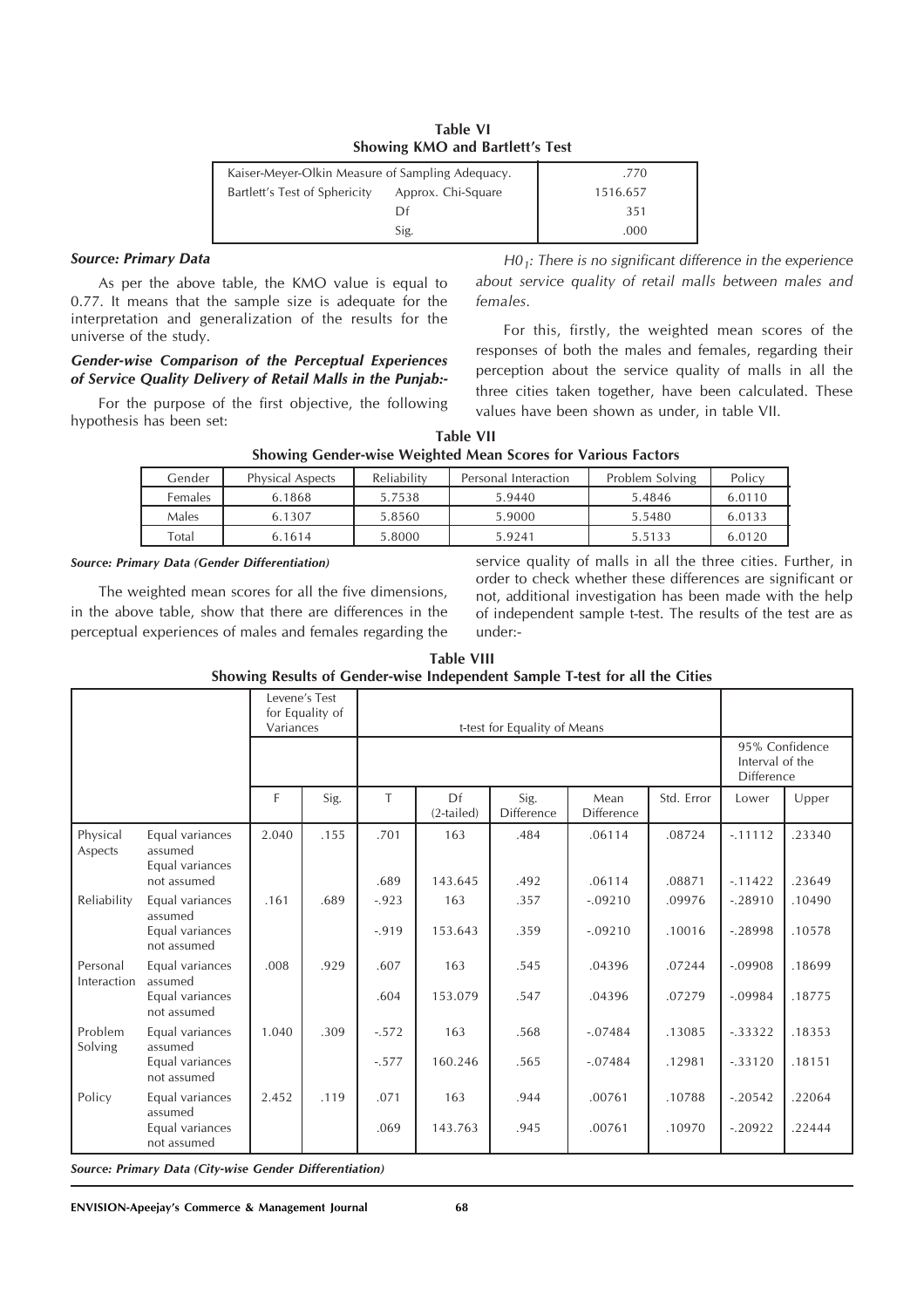The values of levene's test for equality of variance shows insignificant p-values (0.155, 0.689, 0.929, 0.309, 0.119) showing that variances of the groups are the same. Hence, for further interpretation of the results, variances have been assumed to be equal. T- values of  $(0.701, -1)$ 0.923, 0.607, -0.572, 0.071) with degrees of freedom 163, have insignificant p-values (0.484, 0.357, 0.545, 0.568, 0.944) which shows that males and females perceive the service quality of malls similarly. In other words, on gender-wise basis, there is not a significant difference in the perception of customers vis-à-vis all the dimensions under the study, thus accepting the first hypothesis.

## *City-wise Comparison of the Perceptual Experiences of all the Customers Regarding the Service Quality Delivery of Retail Malls:-*

The second hypothesis of the study is as under:

*H02: There is no significant difference in the perception about service quality of malls among the customers in selected cities under the study i.e. Amritsar, Jalandhar and Ludhiana.*

To test this hypothesis, first of all, the city wise weighted mean scores and also the average of weighted mean scores, of all the respondents taken together, have been calculated which are presented as under in table IX as follows :-

**Table IX Showing City-wise Weighted Mean Scores and Average of Weighted Mean Scores of all the Respondents Taken Together**

| <b>DIMENSIONS</b>                                              | AMRITSAR | <b>JALANDHAR</b> | <b>LUDHIANA</b> |
|----------------------------------------------------------------|----------|------------------|-----------------|
| Physical Aspects                                               | 6.01     | 6.31             | 6.12            |
| Reliability                                                    | 5.75     | 5.89             | 5.74            |
| Personal Interaction                                           | 5.95     | 5.93             | 5.90            |
| Problem Solving                                                | 5.54     | 5.59             | 5.40            |
| Policy                                                         | 5.98     | 5.96             | 6.10            |
| Average of Weighted Mean Scores of all the Dimensions together | 5.846    | 5.936            | 5.852           |

*Source: Primary Data (City-wise Comparison)*

As per the above table, the perception about the physical aspects, reliability and problem solving for customers based in Jalandhar city comes out to be better as compared to that of Ludhiana and Amritsar city. For the dimension of personal interaction, the mean scores of Amritsar have been found to be the highest, followed by Jalandhar and Ludhiana. As regards the dimension of policy, the mean score of Ludhiana are the highest followed by Jalandhar and Amritsar.

During the survey, it had been observed that Ludhiana has the highest number of modern looking retail malls as compared to Jalandhar and Amritsar. Thus, perceived service quality of customers in Ludhiana should have been better than the other two cities. Surprisingly, as per the city-wise average of the weighted mean scores, Jalandhar has come out to be at the top followed by Ludhiana and Amritsar, meaning thereby that overall perception of customers in Jalandhar is better as compared to Ludhiana and that of Ludhiana is better than Amritsar. This analysis, however, does not make it clear whether the difference is significant or not. Thus, in order to check this, One-way Anova has been applied. The results are as under:-

| Table X                                                                              |
|--------------------------------------------------------------------------------------|
| Showing Results of One-way Anova for City-wise Comparison of Perception of Customers |

|                      |                                                 | Sum of Squares              | Df                           | <b>Mean Square</b> | F     | Sig.   |
|----------------------|-------------------------------------------------|-----------------------------|------------------------------|--------------------|-------|--------|
| Physical Aspects     | Between Groups<br>Within Groups<br>Total        | 2.615<br>48.278<br>50.893   | 2<br>163<br>165              | 1.308<br>.296      | 4.415 | $.01*$ |
| Reliability          | Between Groups<br>Within Groups<br>Total        | .864<br>66.336<br>67.200    | $\overline{2}$<br>163<br>165 | .432<br>.407       | 1.062 | .34    |
| Personal Interaction | <b>Between Groups</b><br>Within Groups<br>Total | .075<br>34.909<br>34.984    | 2<br>163<br>165              | .037<br>.214       | .174  | .84    |
| Problem Solving      | Between Groups<br>Within Groups<br>Total        | 1.082<br>113.709<br>114.791 | 2<br>163<br>165              | .541<br>.698       | .776  | .46    |
| Policy               | Between Groups<br>Within Groups<br>Total        | .578<br>77.398<br>77.976    | 2<br>163<br>165              | .289<br>.475       | .609  | .54    |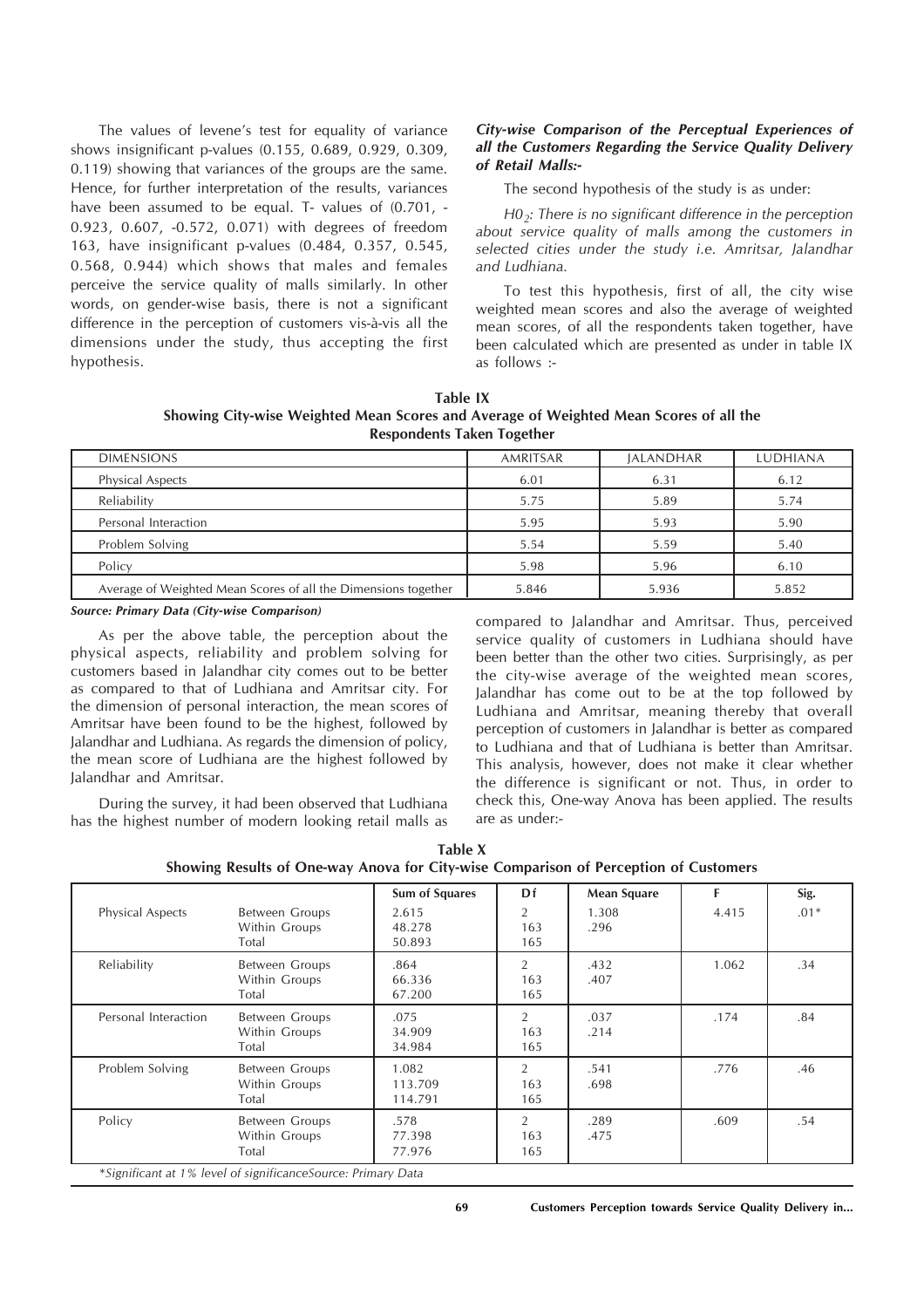The results of ANOVA show that there has been highly significant disparity in perception of customers in the selected cities, with regard to the dimension of physical aspects. As far as the other dimensions are concerned, the variation does not come out to be significant. It means that perception of customers about the other four dimensions, including reliability, personal

interaction, problem solving and policy, has been almost the same whether they belong to Amritsar or Jalandhar or Ludhiana.

Further, a table of multiple comparisons has also been drawn to find out that amongst which two cities the customers differ in their perception regarding physical aspects.

| Table XI                                                                     |
|------------------------------------------------------------------------------|
| Showing Multiple Comparisons between Cities with Respect to Physical Aspects |

| Dependent Variable      | (I) CITY  | $(I)$ CITY | Mean Difference (I-J) | Std. Error | Sig. | 95% Confidence Interval |             |
|-------------------------|-----------|------------|-----------------------|------------|------|-------------------------|-------------|
|                         |           |            |                       |            |      | Lower Bound             | Upper Bound |
| <b>Physical Aspects</b> | Amritsar  | Jalandhar  | $-.30278*$            | .10427     | .012 | $-.5494$                | $-.0561$    |
|                         |           | Ludhiana   | $-11530$              | .10750     | .532 | $-.3696$                | .1390       |
|                         | Jalandhar | Amritsar   | $.30278*$             | .10427     | .012 | .0561                   | .5494       |
|                         |           | Ludhiana   | .18747                | .10043     | .152 | $-.0501$                | .4250       |
|                         | Ludhiana  | Amritsar   | .11530                | .10750     | .532 | $-.1390$                | .3696       |
|                         |           | Jalandhar  | $-18747$              | .10043     | .152 | $-.4250$                | .0501       |

*Source: Primary Data*

On the basis of the multiple comparisons table, it has been observed that there is significant difference in the perception about physical aspects, among the customers in Jalandhar with that of Amritsar. The mean difference (I-J) (here, Amritsar-Jalandhar) has been negative. It means that the customers in Jalandhar perceive the services of the malls to be better as compared to customers in Amritsar. This may be due to the reason that if compared with Jalandhar, Amritsar has only one mall i.e. Alfa One, which can be called as modern looking mall, with very good layout and a number of multi-brand stores in it. Other small sized malls that are within the city do not have very attractive physical appearance or other facilities. (This information is based on the personal interview with some of the customers in the Amritsar city). On the other hand, most of the malls in Jalandhar and Ludhiana are not only modern looking but also fulfill the requirements of the other sub-dimensions of Physical Aspects including attractive product displays, good layout, easiness in moving around and shopping, clean and attractive trial rooms and rest rooms etc.

#### **VI. Conclusion and Managerial Recommendations**

At the end, it has been concluded that all the customers perceive the service quality delivery of retail malls in the Punjab; almost similarly, irrespective of whether they are males or females and to whichever city they belong. Thus, the retail marketers must make efforts to understand customers' expectations and to meet or exceed them, so as to make a distinct market position. On the basis of the collected data and general observations during data collection, there are some suggestions for the retail marketers. These include: increasing the number of billing counters so that customers do not wait for long; expanding the parking space; and proper training of the employees so that they are able to handle customer

complaints directly, without interference of the senior managers.

#### **VII. Future Research Directions**

A further research can be undertaken to look into the relative importance attached to different sub-dimensions of service quality by the customers in Punjab. Also, this research has covered only the data related to perception of the customers. Another study can be undertaken to do a gap analysis of the expectations and perception of customers about service quality in various malls in the Punjab.

### **References :**

Arora, A. (2006). Punjab: The Mall Capital of India. *India PRwire*, a leading newswire service in India. Retrieved from www.indiaprwire.com.

Azhagan, C.T. and Nagarajan, P.S. (2011). Analytical Study on Retail Service Quality of Organized Retail Sector in Trichy. *AMET Journal of Management*, 75-83.

Bhaskar, N. U. and Shekhar, B. R. (2011). Impact of Service Quality on Apparel Retail Customer Satisfaction-A Study of Select Metropolitan City Hyderabad. *Journal of Management Research*, 3(2), 1-13.

Bolton and Drew (1991). A Longitudinal Analysis of the Impact of Service Changes on Customer Attitudes. *Journal of Marketing*, 55(1), 1-10.

Cronin and Taylor (1992). Measuring Service Quality- A Re-examination and Extension. *Journal of Marketing*, 56(3), 55-68.

Dabholkar, Thorpe and Rentz (1996). A Measure of Service Quality for Retail Stores: Scale Development and Validation. *Journal of the Academy of Marketing Science*, 24(1), 3-16.